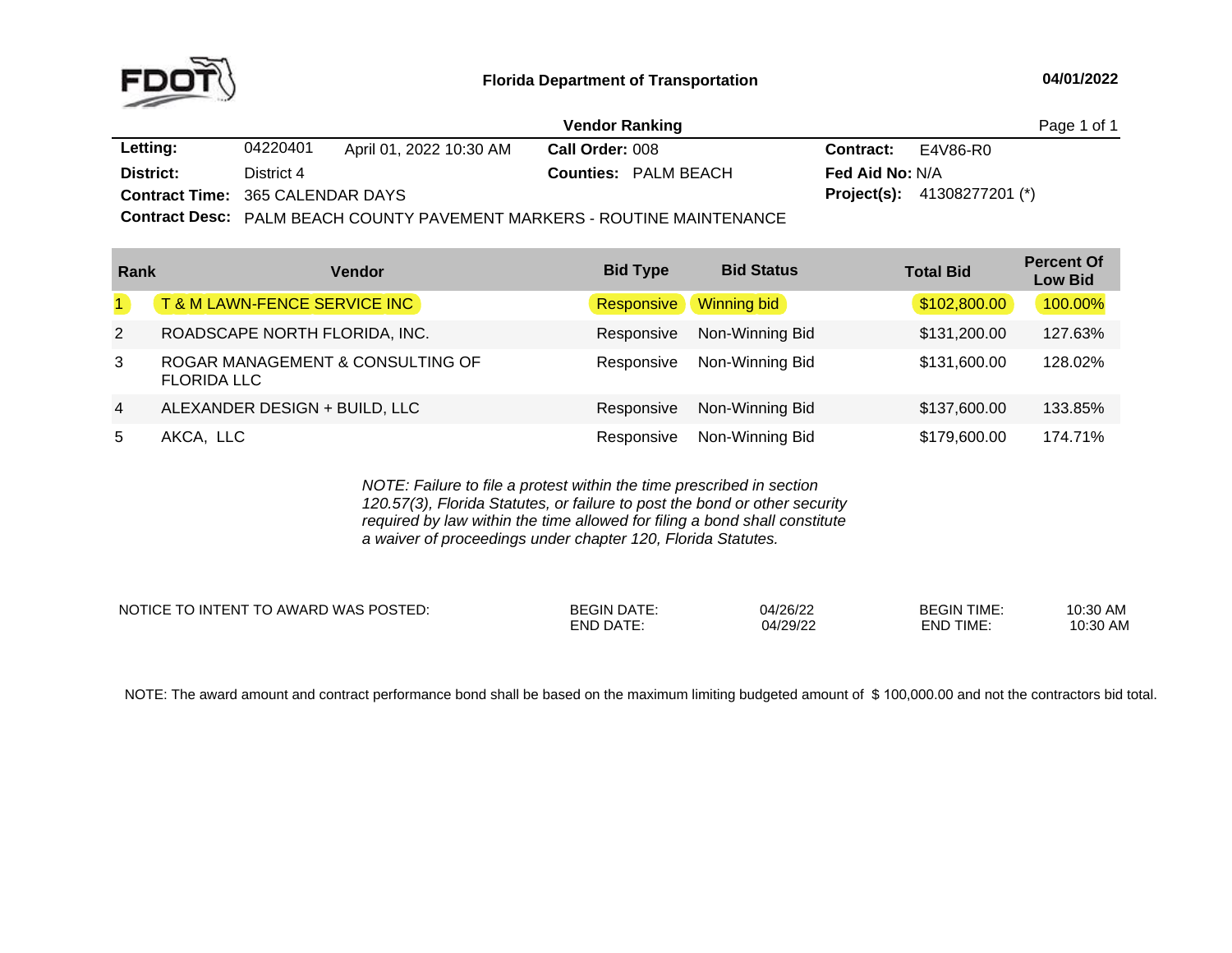

### **04/01/2022**

### **Tabulation**

Page 1 of 3

| Letting:  | 04220401                                | April 01, 2022 | Call Order: 008 |                             |                        | <b>Contract:</b> E4V86-R0            |
|-----------|-----------------------------------------|----------------|-----------------|-----------------------------|------------------------|--------------------------------------|
| District: | District 4                              |                |                 | <b>Counties:</b> PALM BEACH | <b>Fed Aid No: N/A</b> |                                      |
|           | <b>Contract Time: 365 CALENDAR DAYS</b> |                |                 |                             |                        | <b>Project(s):</b> $41308277201$ (*) |

# **Contract Descr:** PALM BEACH COUNTY PAVEMENT MARKERS - ROUTINE MAINTENANCE<br>The West of the Contract of the Contract of the Contract of the Contract of the Contract of the Contract of The

The Work under this Contract consists of removing and replacing raised retro-reflective pavement markers on primary roads<br>. in Palm Beach County.

MAXIMUM LIMITING CONTRACT: The award amount and contract performance bond shall be based on maximum limiting<br>budgeted amount of \$400,000,00 and pot the contractors bid total budgeted amount of \$100,000.00 and not the contractors bid total.

PERFORMANCE BOND: <sup>A</sup> Contract / Performance bond is required for this project.

GENERAL LIABILITY: The limits of coverage shall not be less than \$1,000,000 for each occurrence and not less than a<br>An access to all that \$5,000,000 annual general aggregate, inclusive of amounts provided by an umbrella or excess policy. The limits of coverage described herein shall apply fully to the work or operations performed under the Contract, and may not be shared with or diminished by claims unrelated to the contract. The policy/ies and coverage described herein may be subject to <sup>a</sup> deductible. Pay all deductibles as required by the policy. No policy/ies or coverage described herein may contain or be subject to <sup>a</sup> Retention or <sup>a</sup> Self-Insured Retention.

| Line No / Item ID<br><b>Item Description</b>                           | <b>Alternate</b> | Quantity<br><b>Units</b> | $(1)$ T & M LAWN-FENCE<br><b>SERVICE INC</b> |                   | (2) ROADSCAPE NORTH<br><b>FLORIDA, INC.</b> |                   |                   | (3) ROGAR MANAGEMENT &<br><b>CONSULTING OF FLORIDA</b> |
|------------------------------------------------------------------------|------------------|--------------------------|----------------------------------------------|-------------------|---------------------------------------------|-------------------|-------------------|--------------------------------------------------------|
| () indicates item is bid as Lump Sum                                   |                  |                          | <b>Unit Price</b>                            | <b>Ext Amount</b> | <b>Unit Price</b>                           | <b>Ext Amount</b> | <b>Unit Price</b> | <b>LLC</b><br><b>Ext Amount</b>                        |
| <b>SECTION:</b><br>0001                                                |                  |                          | (RAISED PAVEMENT MARKER REPLACEMENT (EA      |                   |                                             |                   |                   |                                                        |
| 0005<br>E706 142                                                       |                  | 40.000.000               | 2.57000                                      | 102.800.00        | 3.28000                                     | 131.200.00        | 3.29000           | 131,600.00                                             |
| REFLECTIVE PAVEMENT<br>MARKER(REMOVE AND<br>REPLACE)(CLASS B)          |                  | EA                       |                                              |                   |                                             |                   |                   |                                                        |
| 0001 RAISED PAVEMENT Section Totals:<br><b>MARKER REPLACEMENT (EA)</b> |                  |                          |                                              | \$102,800,00      |                                             | \$131,200,00      |                   | \$131,600.00                                           |

| <b>Contract Grand Totals:</b> | \$102.800.00 | \$131.200.00 l | 131.600.00 |
|-------------------------------|--------------|----------------|------------|
|                               |              |                |            |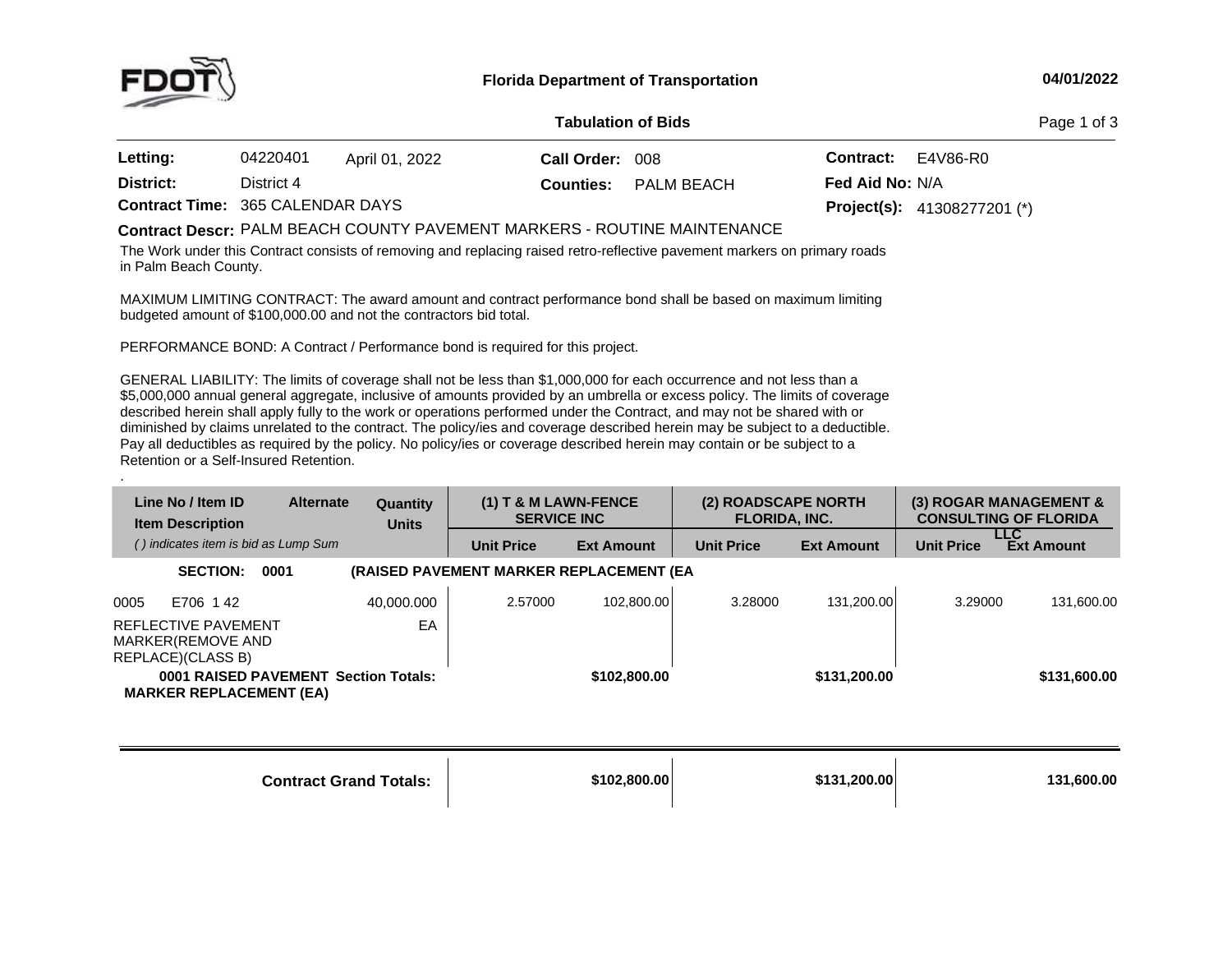

## **04/01/2022**

## **Tabulation**

Page 2 of 3

| Letting: |                                                               | 04220401                             | April 01, 2022                       |                                               | Call Order:<br>008 |                   | Contract:         | E4V86-R0          |                   |
|----------|---------------------------------------------------------------|--------------------------------------|--------------------------------------|-----------------------------------------------|--------------------|-------------------|-------------------|-------------------|-------------------|
|          | Line No / Item ID<br><b>Item Description</b>                  | <b>Alternate</b>                     | <b>Quantity</b><br><b>Units</b>      | $(4)$ ALEXANDER DESIGN +<br><b>BUILD, LLC</b> |                    | (5) AKCA, LLC     |                   |                   |                   |
|          |                                                               | () indicates item is bid as Lump Sum |                                      | <b>Unit Price</b>                             | <b>Ext Amount</b>  | <b>Unit Price</b> | <b>Ext Amount</b> | <b>Unit Price</b> | <b>Ext Amount</b> |
|          | <b>SECTION:</b>                                               | 0001                                 |                                      | (RAISED PAVEMENT MARKER REPLACEMENT (EA       |                    |                   |                   |                   |                   |
| 0005     | E706 142                                                      |                                      | 40.000.000                           | 3.44000                                       | 137.600.00         | 4.49000           | 179.600.00        |                   |                   |
|          | REFLECTIVE PAVEMENT<br>MARKER(REMOVE AND<br>REPLACE)(CLASS B) |                                      | EA                                   |                                               |                    |                   |                   |                   |                   |
|          |                                                               | <b>MARKER REPLACEMENT (EA)</b>       | 0001 RAISED PAVEMENT Section Totals: |                                               | \$137,600.00       |                   | \$179,600,00      |                   |                   |

**Contract Grand**

**Totals: \$137,600.00 \$179,600.00**